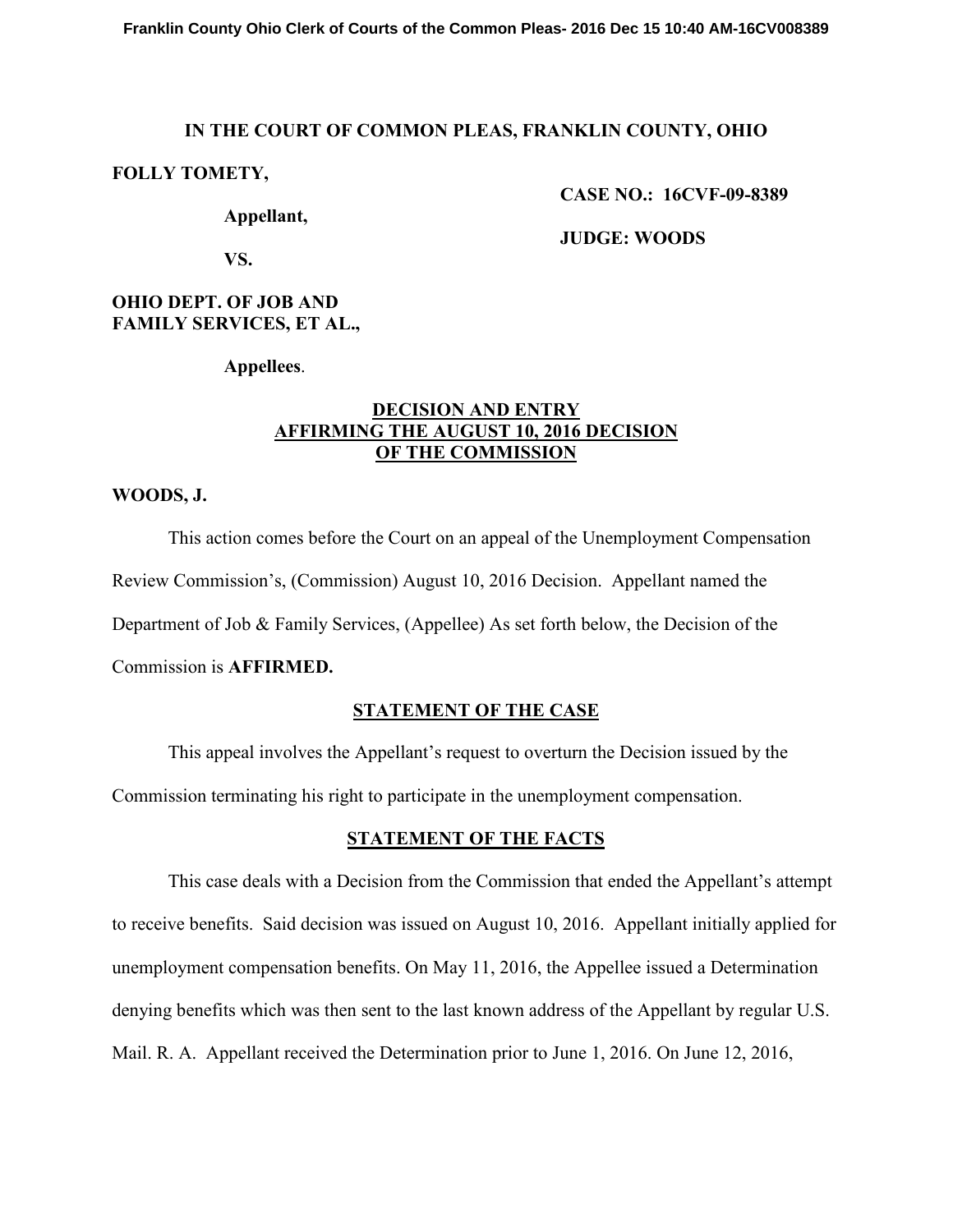Appellant filed an appeal by fax. (Hrg. Trans., p. 5, lines 1-9). On June 27, 2016, the Appellee issued a Redetermination dismissing the appeal as having been made outside the twenty-one (21) day appeal period set forth in R.C. 4141.281(A). Appellant then appealed the Redetermination on July 6, 2016. Jurisdiction was transferred to the Commission the next day.

A telephone hearing was held on July 20, 2016. (Hrg. Trans.) The Appellant testified that he had received the Determination prior to June 1, 2016, but he had not appealed as he thought he could resolve any eligibility issue through Appellee's customer service department. Only when those efforts were unsuccessful did the Appellant file his agency level appeal by fax on June 12, 2016. (Hrg. Trans., pp. 5-6.)

On July 21, 2016, a decision was issued affirming each dismissal. On July 21, 2016, the Appellant appealed each decision to the full Commission. On August 10, 2016, the Commission disallowed the appeal. On September 6, 2016, the Appellant filed his appeal with this court.

 Appellant's Brief was due on November 15, 2016 and his Reply – if any – was due on December 6, 2016. As of the date of the drafting of this Decision, the Appellant has not filed a brief nor has the Appellant requested additional time. Appellee's Brief was due on November 29, 2016 and it was in fact timely filed on November 22, 2016.

These matters are ready for review.

#### **STANDARD OF REVIEW**

 R.C. 4141.282(H) sets forth the standard of review that this Court must apply when considering appeals of decisions rendered by the Ohio Unemployment Review Commission. R.C. 4141.282(H) provides:

If the court finds that the decision of the commission was unlawful, unreasonable, or against the manifest weight of the evidence, it shall reverse, vacate, or remand 2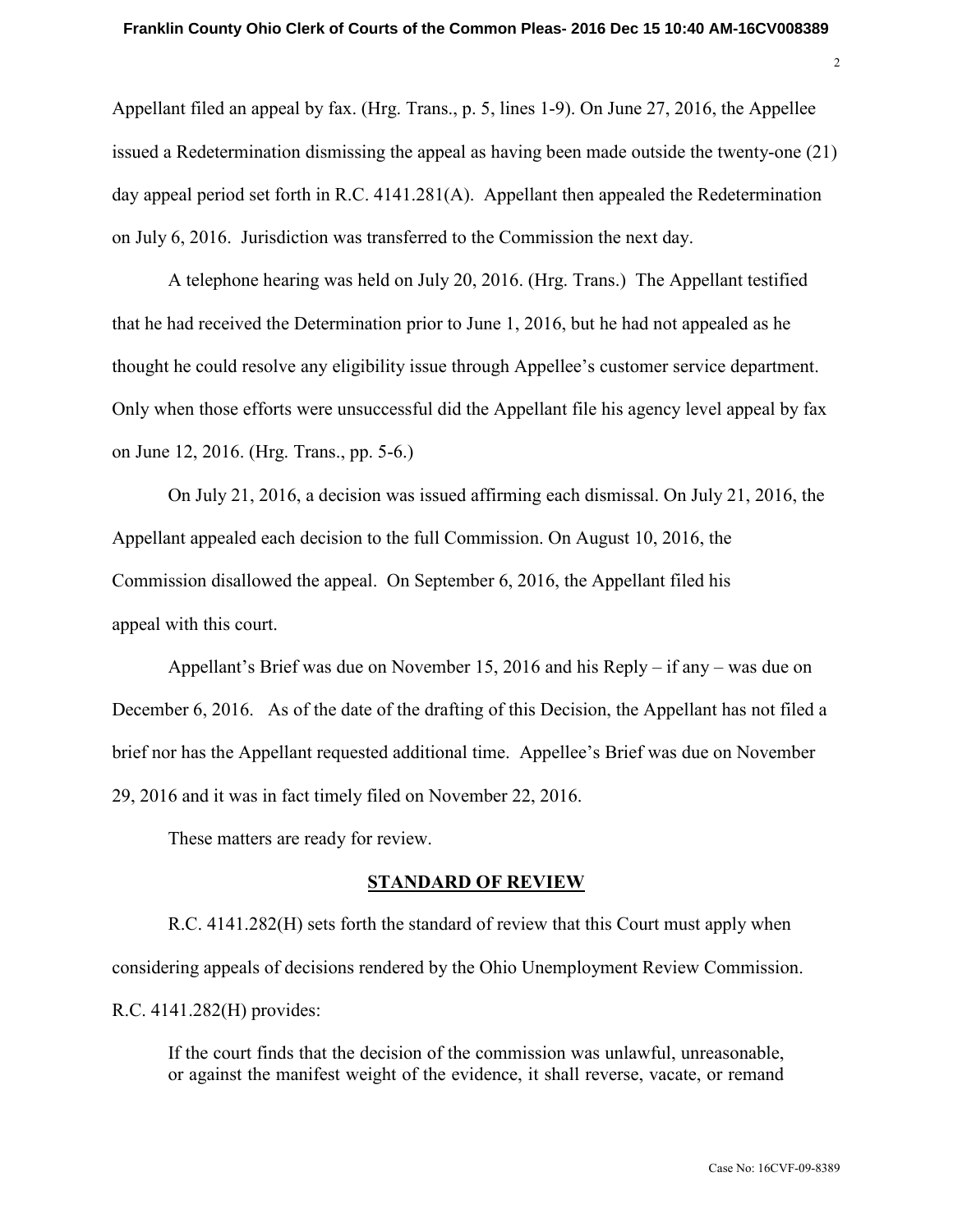the matter to the commission. Otherwise, the court shall affirm the decision of the commission.

 The Ohio Supreme Court stated that "[t]he board's role as fact finder is intact; a reviewing court may reverse the board's determination only if it is unlawful, unreasonable, or against the manifest weight of the evidence." *Tzangas, Plakas & Mannos v. Ohio Bur. Of Emp. Serv.* (1995),73 Ohio St.3d 694,697. The Hearing Officer and the Review Commission are primarily responsible for the factual determinations and for the judging of the credibility of the witnesses. *Brown-Brockmeyer Co. v. Roach* (1947), 148 Ohio St. 511; *Angelkovski v. Buckeye Potato Chips* (1983), 11 Ohio App.3d 159,162. If an employer has been reasonable in finding fault on behalf of the employee, then the employer may terminate the employee with just cause. Fault on behalf of the employee remains an essential component of a just cause termination. See

*Tzangas* at 699.

The civil standard for the 'manifest weight' of the evidence is as follows:

Judgments supported by some competent, credible evidence going to all the essential elements of the case will not be reversed by a reviewing court as being against the manifest weight of the evidence. See Chicago Ornamental Iron Co. v. Rook (1915), 93 Ohio St. 152 , 160; Portage Markets Co. v. George (1924), 111 Ohio St. 775 (paragraph one of the syllabus); and 3 Ohio Jurisprudence 2d 817, Appellate Review, Section 820, and the cases cited therein. *The C. E. Morris Co. v. Foley Construction Co.* (1978), 54 Ohio St.2d 279, at 280, 281.

This Court will defer to the Commission's determination of purely factual issues when

said issues address the credibility of the witnesses and the weight of the evidence. *Angelkovski v.* 

*Buckeye Potato Chips, Id*., at 162*.* Please also note the following:

When reviewing a UCRC decision, "`[e]very reasonable presumption must be made in favor of the [decision] and the findings of facts [of the Review Commission].'" Upton v. Rapid Mailing Servs., 9th Dist. No. 21714, 2004-Ohio-966, at ¶11, quoting Karches v. Cincinnati (1988), 38 Ohio St.3d 12, 19. In addition, "if the evidence is susceptible of more than one construction, we must give it that interpretation which is consistent with the verdict and judgment, most 3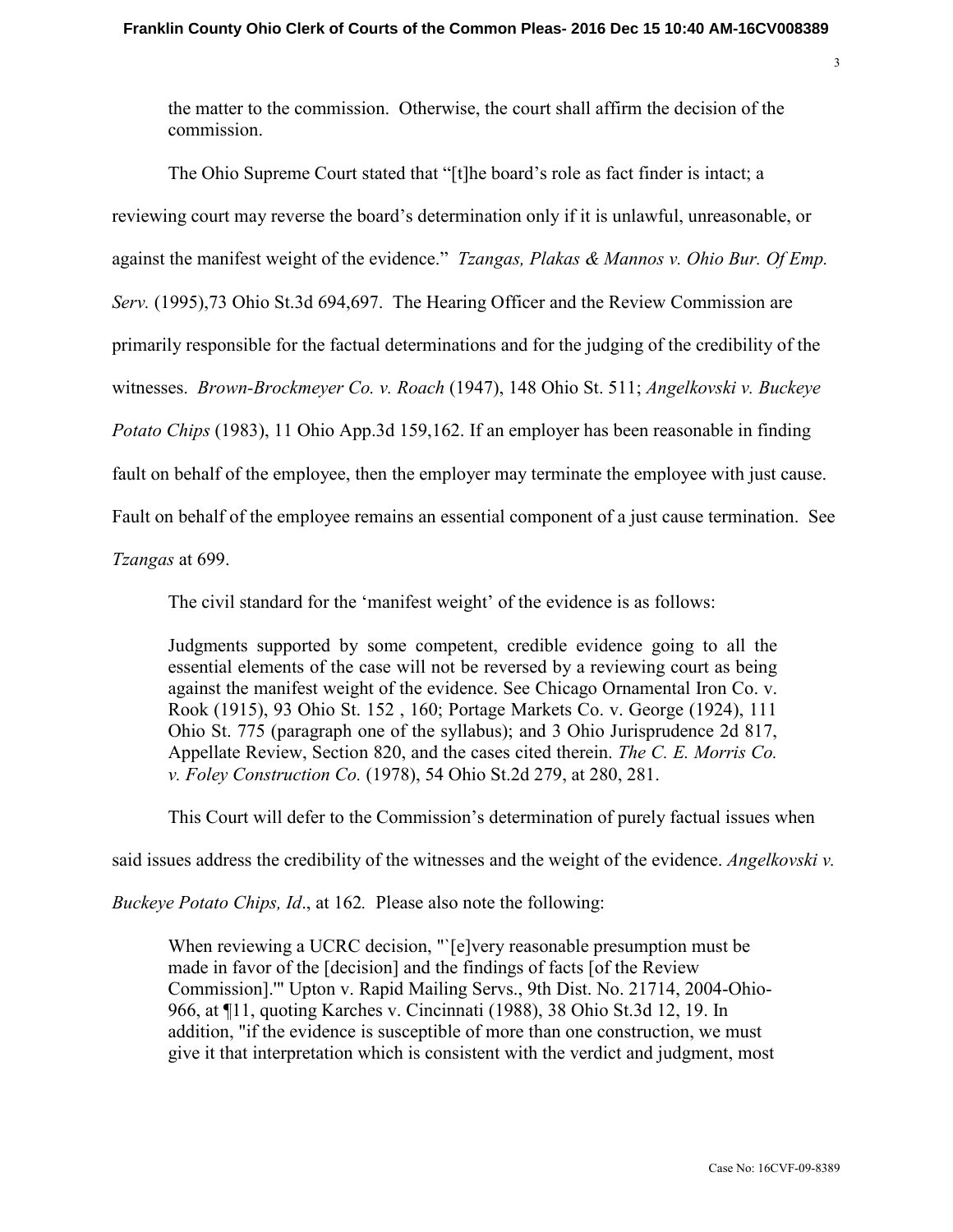favorable to sustaining the trial court's verdict and judgment." Upton at ¶11, quoting Karches, supra.

Because the resolution of factual questions falls under the UCRC's scope of review, Ro-Mai Industries, Inc. v. Weinberg, 176 Ohio App.3d 151, 2008-Ohio-301, at ¶8, this Court's "role is to determine whether the decision of the UCRC is supported by evidence in the certified record." Id., citing Durgan, supra. If such support is found, then the reviewing court may not substitute its judgment for the judgment made by the UCRC. Id. "The fact that reasonable minds might reach different conclusions is not a basis for [] reversal." Irvine v. State Unemployment Comp. Bd. of Rev. (1985), 19 Ohio St.3d 15, 18. *Curtis v. Infocision Mgmt. Corp.*, et al., 2008-Ohio-6434 at ¶ 7 & 8.

This case turns on the issue of statutory and administrative code construction. Please

note the following relevant case law:

Moreover, in Lorain City Bd. of Edn. v. State Emp. Relations Bd. (1988), 40 Ohio St.3d 257, 533 N.E.2d 264, we held that courts must accord due deference to the State Employment Relations Board's interpretation of R.C. Chapter 4117, since the General Assembly designated it to be the proper forum to resolve public employment labor disputes. Similarly, we hold in the cause sub judice that courts must accord due deference to the State Board of Psychology in its interpretation of R.C. Chapter 4732 and the relevant provisions of the Ohio Administrative Code, given that the General Assembly has deemed it to be the proper forum to determine licensure matters concerning psychologists. *Leon v. Ohio Bd. of Psychology*, 63 Ohio St.3d 683, 687, 590 N.E.2d 1223 (Ohio 1992)

Said line of authority was followed in *Salem v. Koncelik*, 2005-Ohio-5537, 164 Ohio App.3d

597, 843 N.E.2d 799 (Ohio App. 10 Dist. 2005). Please note the following langue from *Salem*:

We are cognizant that courts must give due deference to an administrative agency's interpretation of its own administrative rules. See Hamilton Cty. Bd. of Mental Retardation & Developmental Disabilities v. Professionals Guild of Ohio (1989), 46 Ohio St.3d 147, 545 N.E.2d 1260. The General Assembly created these administrative bodies to facilitate certain areas of the law by placing the administration of those areas before boards or commissions composed of individuals who possess special expertise. See Pons v. Ohio State Med. Bd. (1993), 66 Ohio St.3d 619, 614 N.E.2d 748, paragraph one of the syllabus. Thus, the Ohio Supreme Court has held that unless the construction is **unreasonable or repugnant** to that statute or rule, this court should follow the construction given to it by the agency. Leon v. Ohio Bd. of Psychology (1992), 63 Ohio St.3d 683, 590 N.E.2d 1223. (Emphasis added)

From within this framework, this Court will render its decision.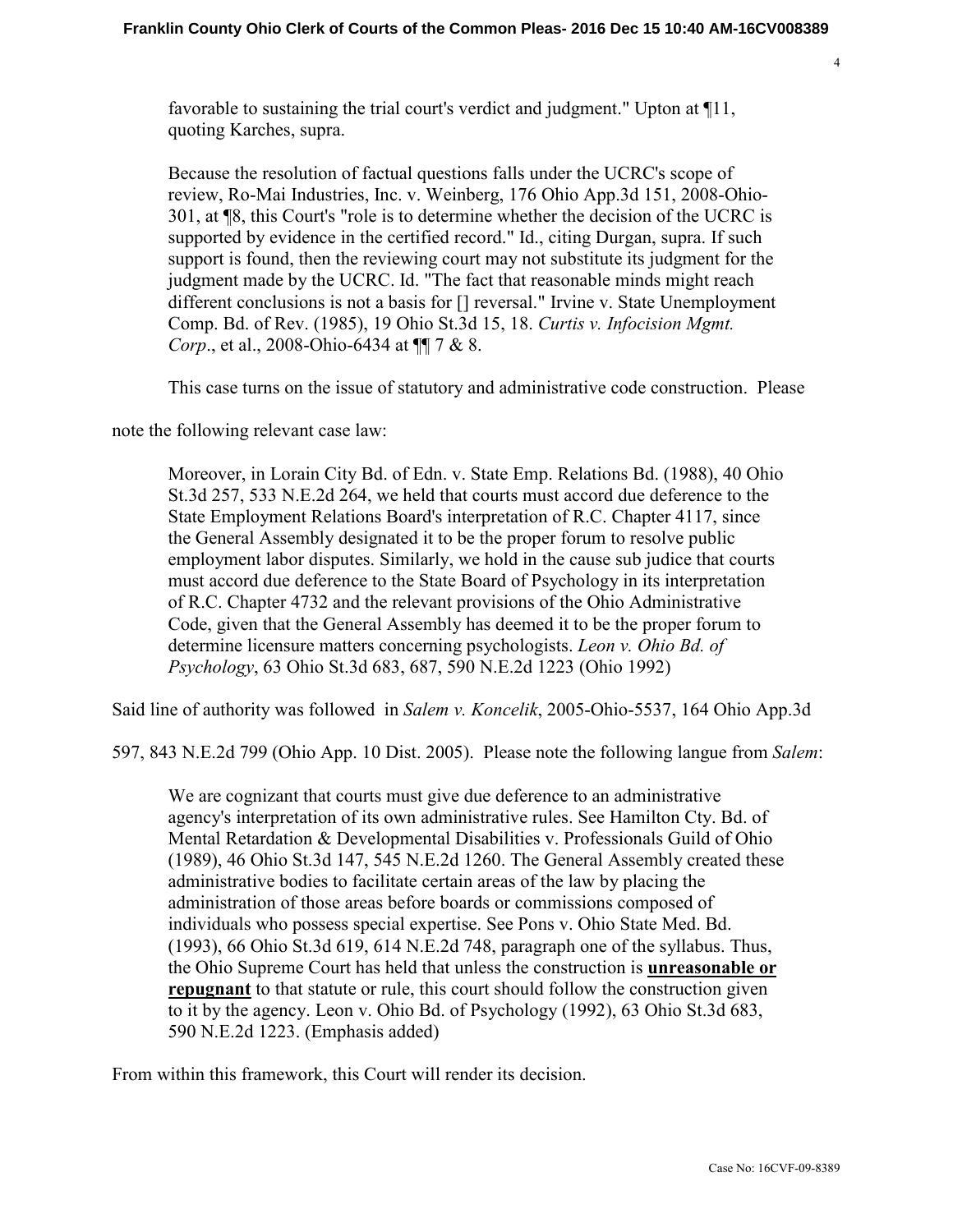### **ANALYSIS OF APPEAL**

The Appellee has indicated that the record established that that the Appellant failed to

meet a required deadline in the pursuit of his appeal. Appellee correctly relied on the following

language from R.C. §4141.281(A):

§ 4141.281. Appeal to director

(A) APPEAL FILED

Any party notified of a determination of benefit rights or a claim for benefits determination may appeal within twenty-one calendar days after the written determination was sent to the party or within an extended period as provided under division (D)(9) of this section.

The Appellant acknowledged receiving the determination prior to June 1, 2016 and, therefore,

the Appellant needed to file his administrative appeal on or before June 1, 2016. The initial

determination had been mailed on May 11, 2016 making June 1, 2016 the deadline. The

Appellant did not request an appeal until June 12, 2016.

The Appellee pointed out that R.C. §4141.281 does allow for an extension of the deadline

under limited conditions:

# (D) SPECIAL PROVISIONS

# (9) EXTENSION OF APPEAL PERIODS

The time for filing an appeal or a request for review under this section or a court appeal under section 4141.282 of the Revised Code shall be extended in the manner described in the following four sentences. When the last day of an appeal period is a Saturday, Sunday, or legal holiday, the appeal period is extended to the next work day after the Saturday, Sunday, or legal holiday. When an interested party provides certified medical evidence stating that the interested party's physical condition or mental capacity prevented the interested party from filing an appeal or request for review under this section within the appropriate twenty-one-day period, the appeal period is extended to twenty-one days after the end of the physical or mental condition, and the appeal or request for review is considered timely filed if filed within that extended period. When an interested party provides evidence, which evidence may consist of testimony from the interested party, that is sufficient to establish that the party did not actually receive the determination or decision within the applicable appeal period under this section, and the director or the commission finds that the interested party did not actually receive the determination or decision within the applicable appeal period, then the appeal period is

5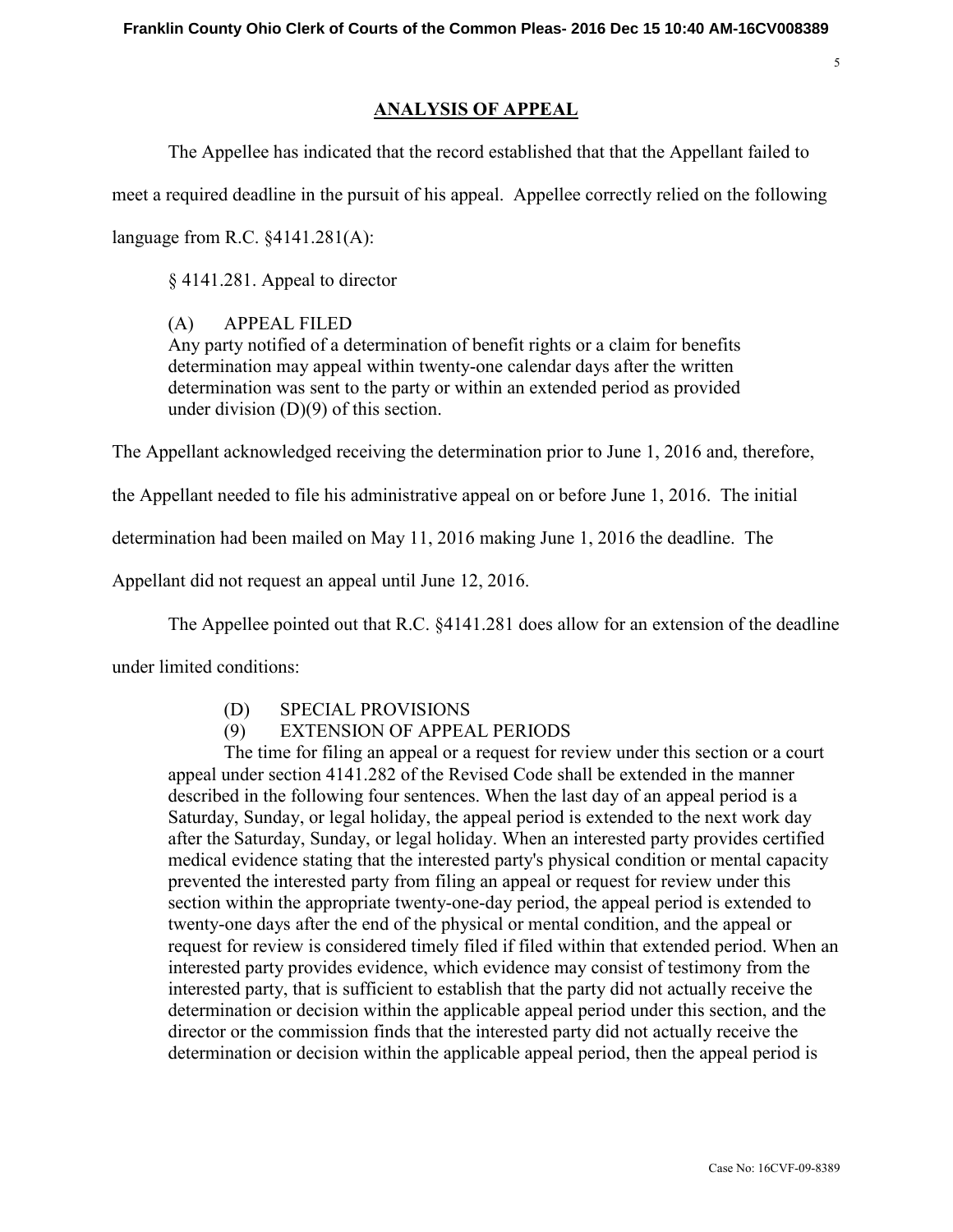extended to twenty-one days after the interested party actually receives the determination or decision. . . .

There was no evidence that any of the above noted exceptions apply. Hence, the Commission was well within its authority to find that the administrative appeal was untimely.

### **DECISION**

Having applied the law to the facts; having reviewed the arguments and evidence at the

administrative level; and having, when appropriate, given due deference to the Commission, this

Court finds that the Commission's Decision is appropriate and lawful**.** Therefore, the Decision

of August 10, 2016 is **AFFIRMED**.

### **THIS IS A FINAL APPEALABLE ORDER.**

**William Woods, Judge** 

6

Copies to:

FOLLY TOMETY 4819 KINGSHILL DRIVE #G COLUMBUS, OH 43229 Appellant pro se

Mike DeWine, Esq. Attorney General ALAN P SCHWEPE ASST ATTORNEY GENERAL 30 EAST BROAD STREET, 26TH FL COLUMBUS, OH 43215-3428 Attorney for Appellee Ohio Department of Job And Family Services.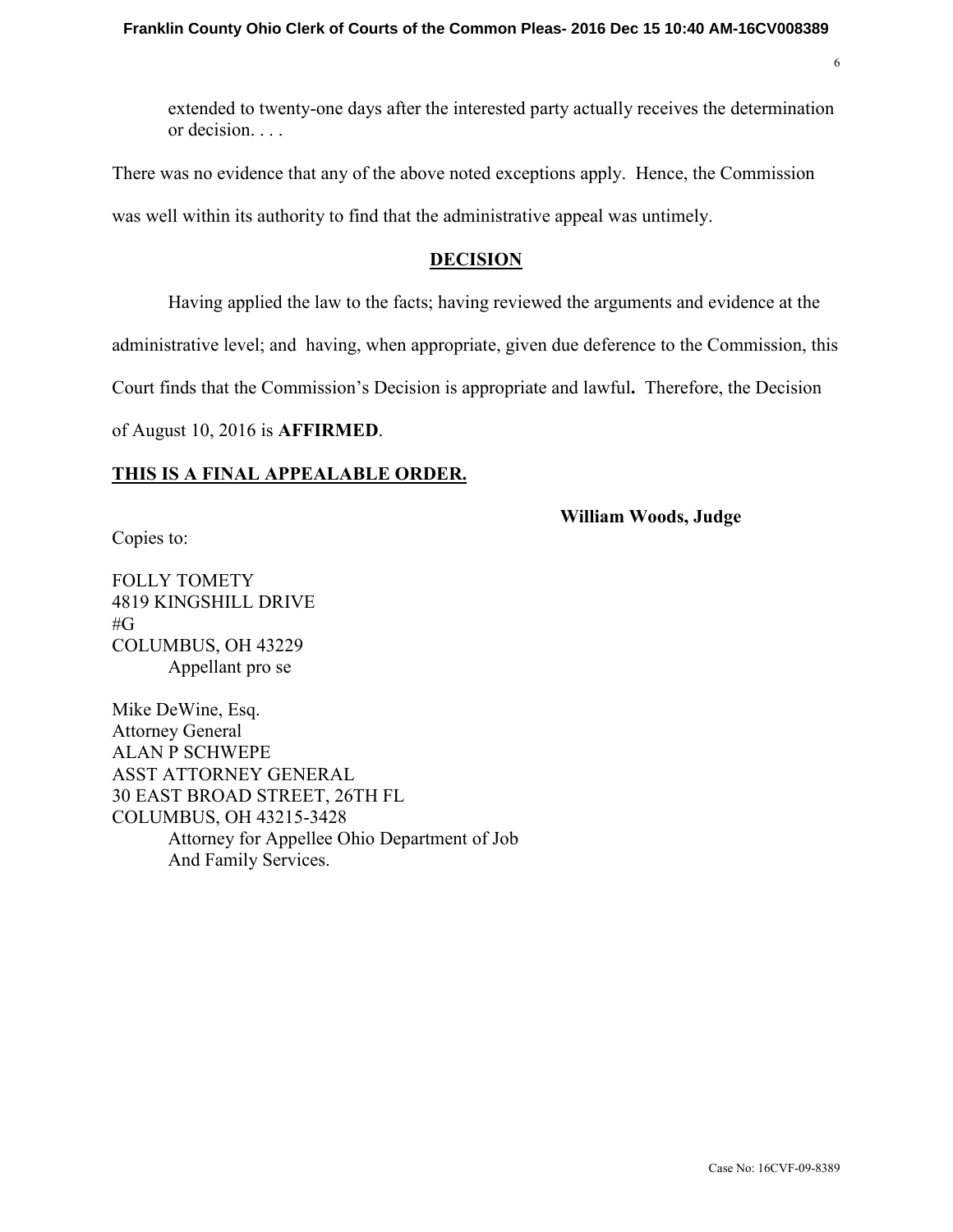Franklin County Court of Common Pleas

**Date:** 12-15-2016

**Case Title:** FOLLY TOMETY -VS- OHIO DEPT JOB FAMILY SERVICES ET AL **Case Number:** 16CV008389

**Type:** DECISION/ENTRY

It Is So Ordered.

Mrds

/s/ Judge William H. Woods

Electronically signed on 2016-Dec-15 page 7 of 7